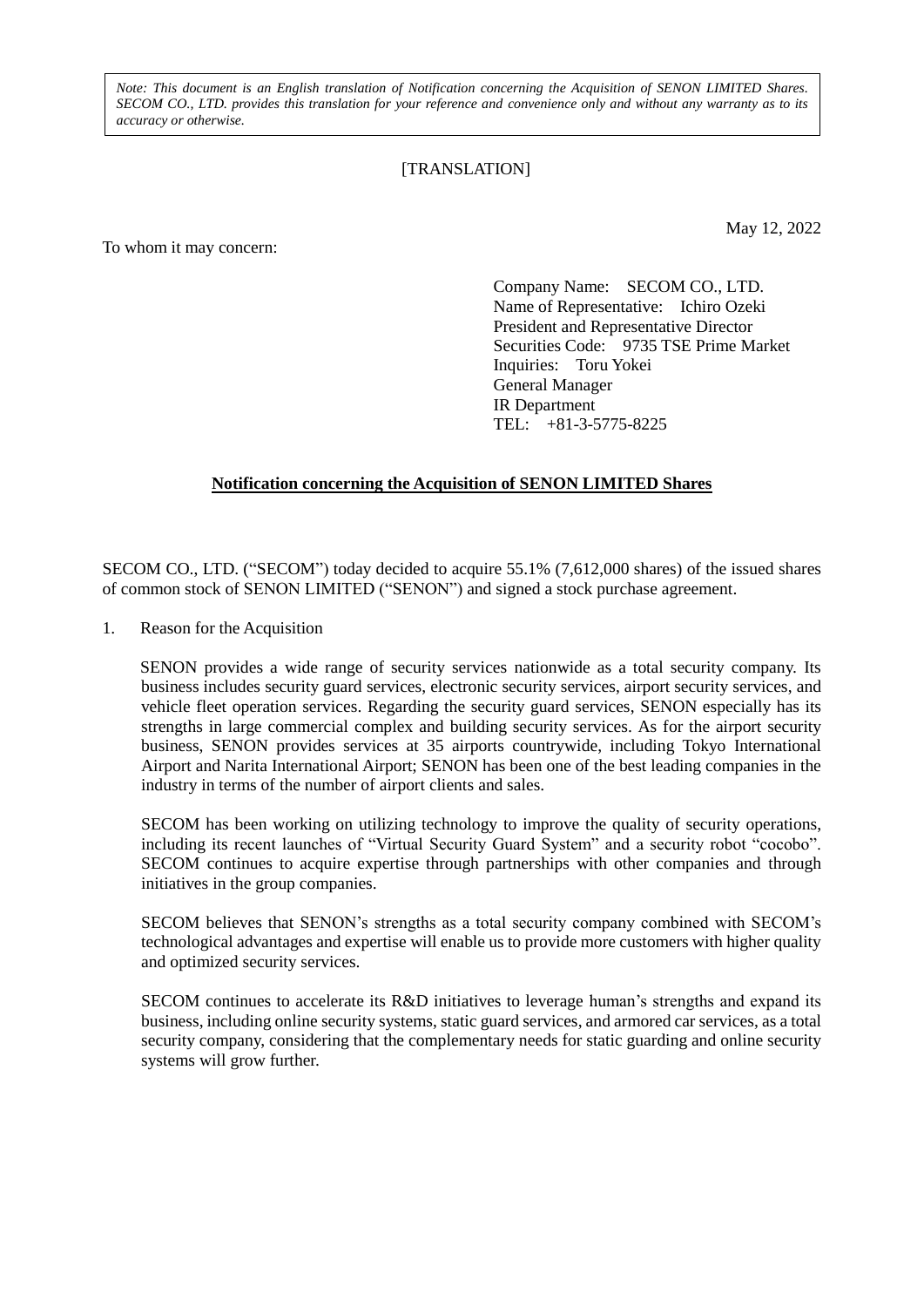# 2. Outline of a Subsidiary to be Acquired

| a.                        | Name                                                  | <b>SENON LIMITED</b>                                   |                                                                                                                                                                                                                                            |       |
|---------------------------|-------------------------------------------------------|--------------------------------------------------------|--------------------------------------------------------------------------------------------------------------------------------------------------------------------------------------------------------------------------------------------|-------|
| b.                        | Address                                               | 1-1, Nishi-Shinjuku 2-chome, Shinjuku-ku, Tokyo        |                                                                                                                                                                                                                                            |       |
| c.                        | Name and Title of<br>Representative                   | President and Representative Director, Hironobu Koyano |                                                                                                                                                                                                                                            |       |
| d.                        | <b>Business Description</b>                           | Security                                               |                                                                                                                                                                                                                                            |       |
| e.                        | Capital                                               | 100 million yen                                        |                                                                                                                                                                                                                                            |       |
| f.                        | Date of Establishment                                 | May 17, 1969                                           |                                                                                                                                                                                                                                            |       |
| g.                        | Major Shareholders and                                | KOYANO PLANNING INCORPORATED<br>25.4%                  |                                                                                                                                                                                                                                            |       |
| <b>Shareholding Ratio</b> |                                                       | Mitsui Fudosan Co., Ltd.                               |                                                                                                                                                                                                                                            | 20.7% |
| h.                        | Relationship between<br><b>SECOM</b> and <b>SENON</b> | Capital<br>Relationship                                | There is no capital relationship to be mentioned<br>between SECOM and SENON. There is also no<br>capital relationship to be specially mentioned<br>between affiliated parties and companies of<br>SECOM and those of SENON.                |       |
|                           |                                                       | Personnel<br>Relationship                              | There is no personal relationship to be<br>mentioned between SECOM and SENON.<br>There is also no personal relationship to be<br>specially mentioned between affiliated parties<br>and companies of SECOM and those of<br>SENON.           |       |
|                           |                                                       | Transactional<br>Relationship                          | There is no transactional relationship to be<br>mentioned between SECOM and SENON.<br>There is also no transactional relationship to be<br>specially mentioned between affiliated parties<br>and companies of SECOM and those of<br>SENON. |       |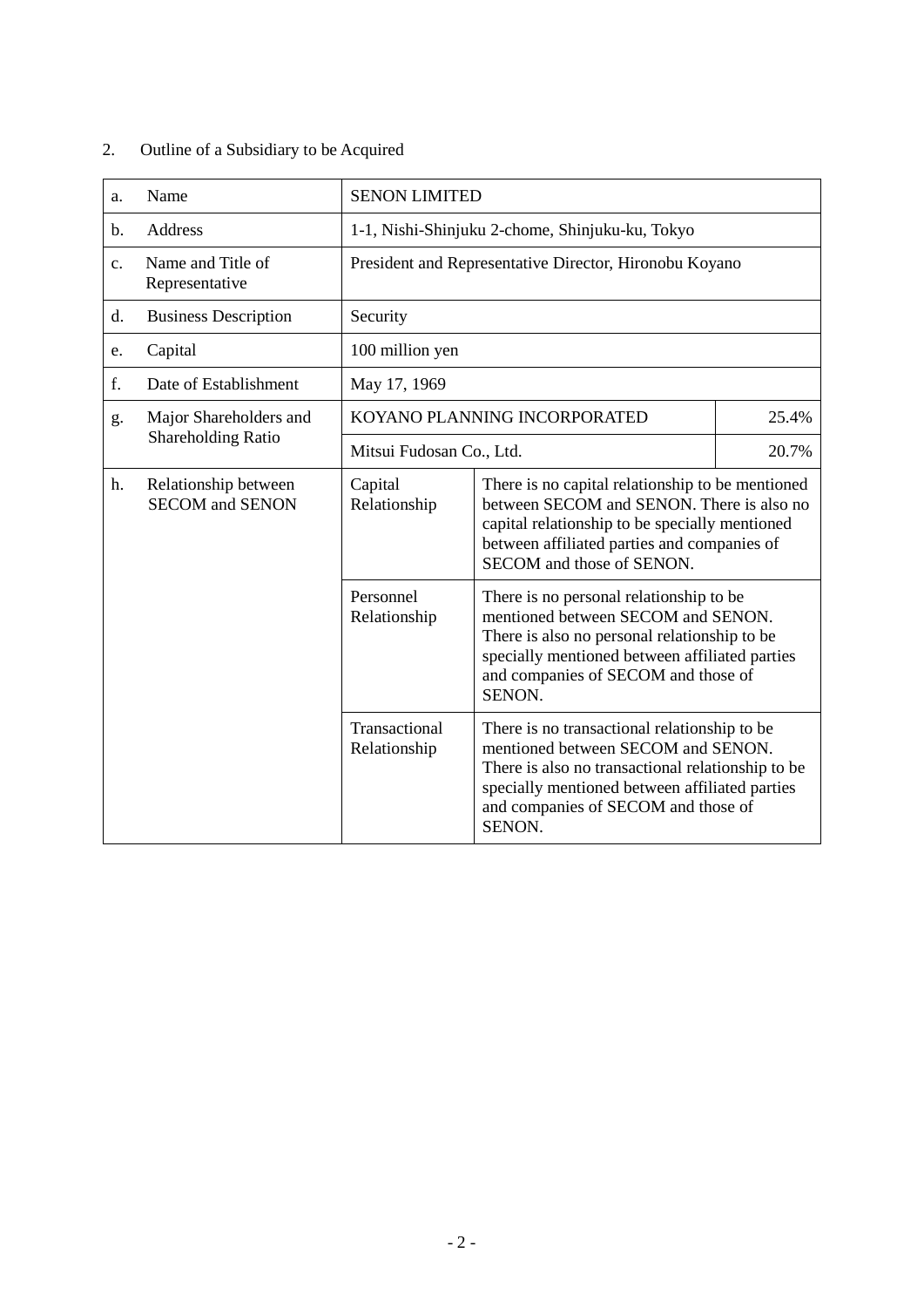| i.<br>Business Performance and Financial Conditions for the Last Three Years (Non-consolidated)<br>(In millions of yen) |                |                |                |  |
|-------------------------------------------------------------------------------------------------------------------------|----------------|----------------|----------------|--|
| <b>Fiscal Years Ended</b>                                                                                               | March 31, 2019 | March 31, 2020 | March 31, 2021 |  |
| <b>Net Assets</b>                                                                                                       | 9,875          | 9,668          | 10,657         |  |
| <b>Total Assets</b>                                                                                                     | 16,546         | 17,780         | 19,237         |  |
| Net Assets Per Share of<br>Common Stock (yen)                                                                           | 712            | 697            | 768            |  |
| Revenue                                                                                                                 | 36,470         | 36,867         | 34,331         |  |
| <b>Operating Profit</b>                                                                                                 | 615            | 613            | 1,634          |  |
| <b>Ordinary Profit</b>                                                                                                  | 677            | 766            | 1,842          |  |
| Net Income                                                                                                              | 416            | 460            | 1,126          |  |
| Net Income Per Share of<br>Common Stocks (yen)                                                                          | 30             | 33             | 81             |  |
| Cash Dividends Per Share of<br>Common Stock (yen)                                                                       | 50             | 10             | 30             |  |

## 3. Outline of the Transferor for the Share Purchase

| a.             | <b>Name</b>                                      | Hironobu Koyano                                                                              |
|----------------|--------------------------------------------------|----------------------------------------------------------------------------------------------|
|                | <b>Address</b>                                   | Suginami-ku, Tokyo                                                                           |
| $\mathbf{c}$ . | Relationship between<br>SECOM and the individual | No capital/personnel/transactional relationship and related party<br>status to be mentioned. |

Due to confidentiality obligations, the other transferors (1 corporation and 14 individuals) are not disclosed. All the other transferors have no capital/personnel/transactional relationship and related party status to be mentioned.